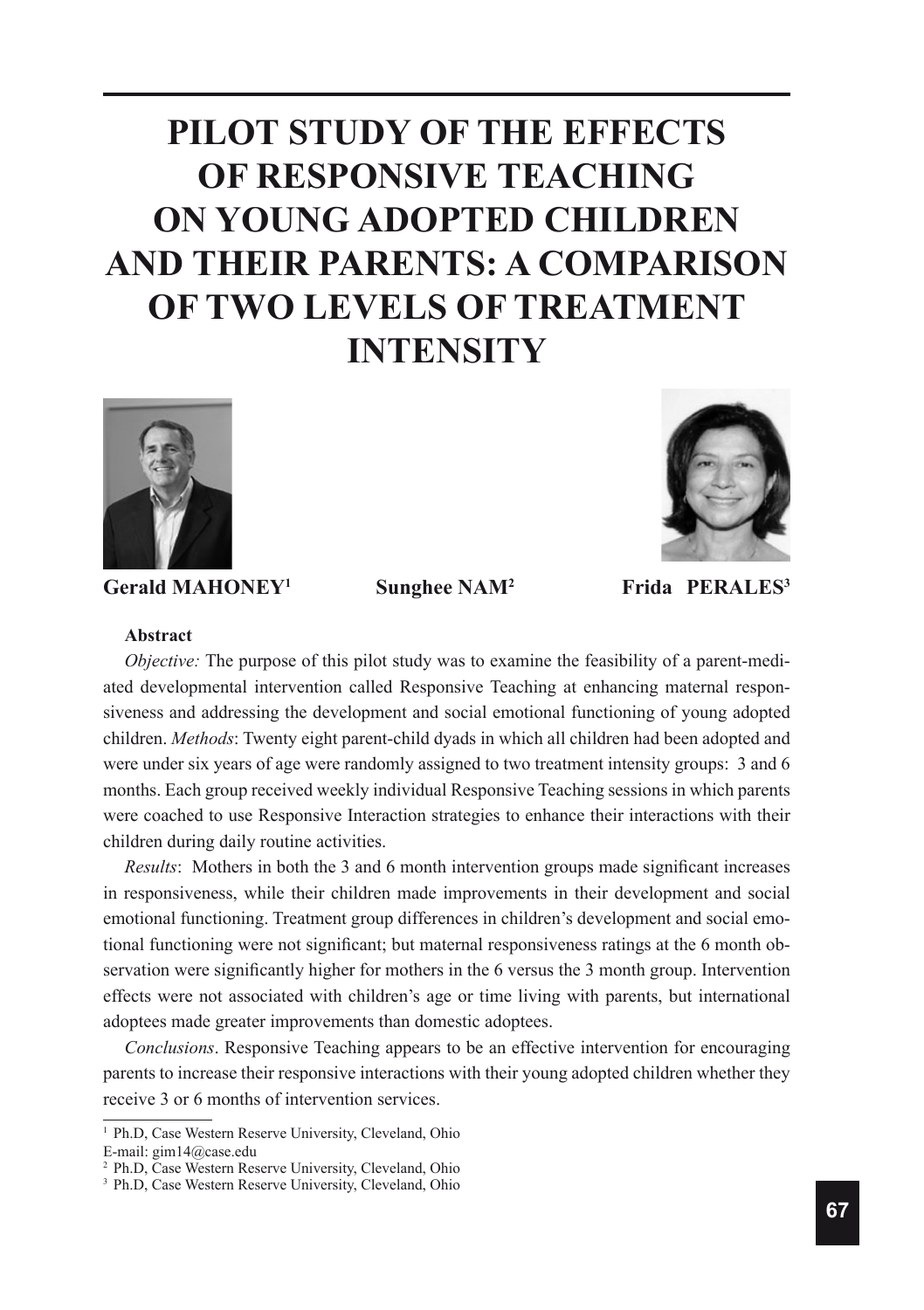*Implications for Practice*: Responsive Teaching is a relationship focused intervention that has the potential to help reduce the high incidence of developmental and social emotional problems commonly observed among young adopted children.

**Key words:** social emotional functioning; young adopted child; Responsive Teaching; responsive interaction strategies; mother responsiveness; international adoptees; domestic adoptees.

The development and social emotional functioning as well as academic performance of the majority of adopted children is comparable to their non-adoptive peers (Bimmel, Juffer, van IJzendoorn, Bakermans-Kranenburg, 2003; Stams, Juffer, van IJzendoorn & Hoksenbergen, 2005; Keyes, Sharma, Elkins, Iacono &McGue, 2008). Nevertheless, adopted children are more likely than nonadoptive children to experience a number of developmental challenges including developmental delays, low IQ, deficits in communication (van IJzendoorn, Juffer & Poelhuis, 2005), as well as disorders in self-regulation and other social emotional conditions (Bramble, Radel, & Blumberg, 2007; Juffer & van IJzendoorn, 2005; Keyes, et. al., 2008). In addition, a disproportionately high percentage of adopted children receive special education (Welsh, Viana, Petrill, Mathias, 2007) and mental health services (Sharma, et. al., 2008) and have low levels of academic achievement (van IJzendoorn, et.al., 2005). Although it is difficult to compare the prevalence of these problems among domestic and international adoptees, some maintain that the extremely adverse pre-adoption histories of many international adoptees place them at greater risk for these problems than domestic adoptees (e.g., Wiersbicki, 1993; Welsh, et. al., 2007).

Reasons for the developmental and social emotional problems associated with adoption

are complex. However, the most frequently cited reason is the difficulty that adopted children have in establishing a secure attachment with their parents (Howe, 2003; Handley-Derry, 1997; Marcovitch, Goldberg, Gold, Washington, Wasson, Krelwich, 1997; Juffer, Bakermans-Kranenburg, van IJzendoorn, 2005). Attachment problems have been attributed to a number of factors including the age children are adopted, the number of placements and disrupted attachment relationships children experience, the quality and consistency of care during pre-adoptive placements, as well as unresolved health issues, inadequate nutrition and prenatal exposure to drugs and alcohol (O'Connor & Rutter, 2000; Stams, et. al., 2000) . In addition, the limited experience many adopted parents have raising children is thought to increase the stress they experience managing their adopted children's unique social-emotional behaviors, thus exacerbating their children's attachment challenges (Edelman & Connolly, 1986; Levy-Shiff, Goldschmidt & Har-Even, 1991).

Despite the high rate of attachment problems among adopted children, it is unlikely that all of their developmental challenges can be attributed to attachment. Given the rates of attachment problems reported for adopted children (e.g., Juffer, et. al., 2005; Howe, 2003) compared to their incidence of developmental and social-emotional prob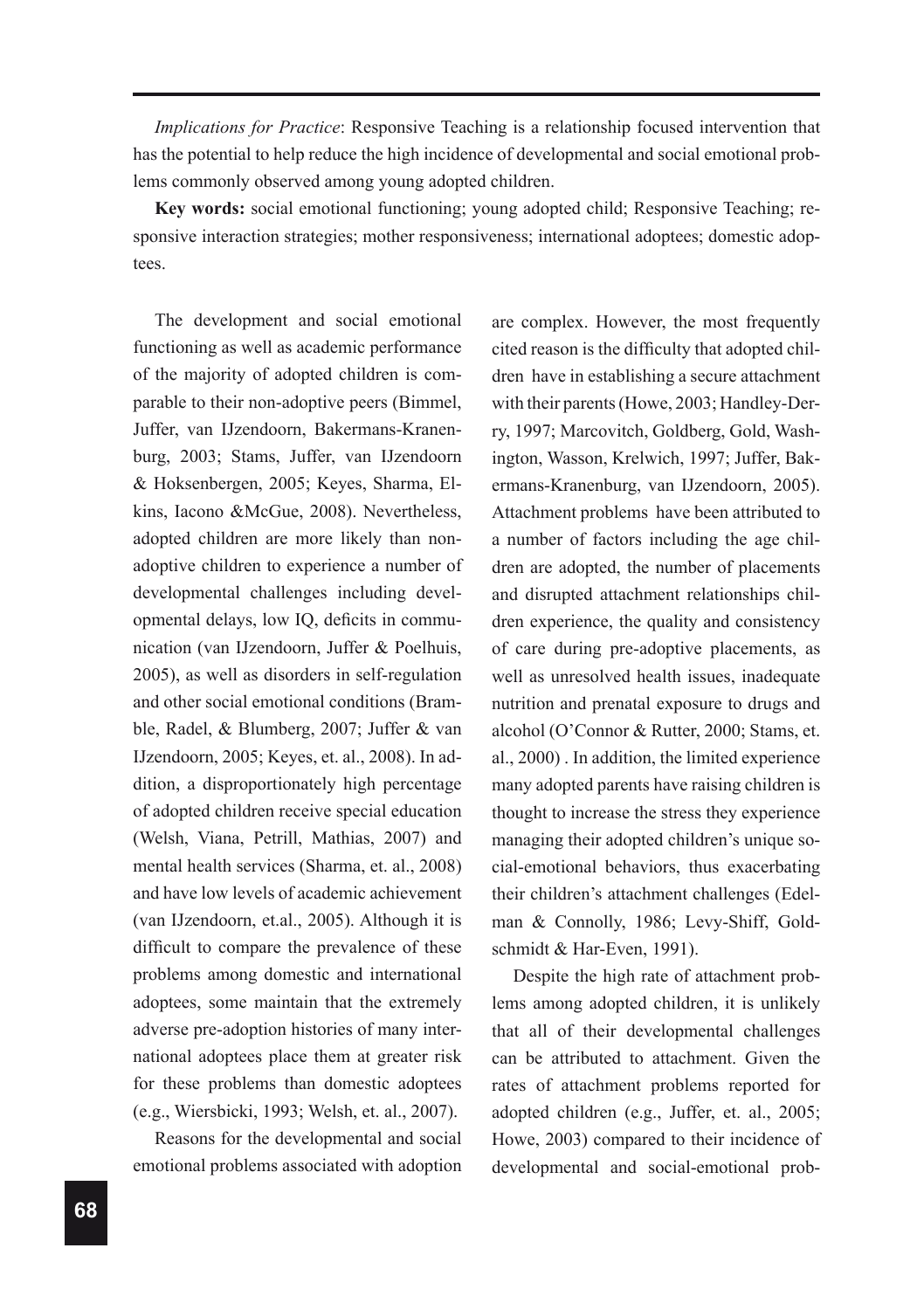lems (Keyes, et. al., 2008), many adopted children undoubtedly develop appropriate attachments yet still manifest developmental delays or social-emotional challenges. Such problems may be associated with the inherent characteristics of these children both with respect to their capacity for developmental growth as well as their temperament style and other challenging social behaviors (c.f., Wierzbicki, 1993). Yet numerous studies of nonadoptive children suggest that even when parent-child attachments are not problematic, children's development and social emotional functioning are not simply a reflection of their inherent vulnerabilities, but are also affected by the degree to which their parents engage in highly responsive interactions with them (Mahoney & Nam, 2011). For example, while disabilities such as Down syndrome or autism severely impact the communication skills of these children, the level of communication competence these children acquire is greatly influenced by their parents' level of responsiveness (Mahoney, 1988; Siller & Sigman, 2002; 2008).

Early interventions that have been designed to either address adopted children's social emotional challenges or prevent such problems from occurring have tended to focus on enhancing maternal sensitivity (i.e., responsiveness) to promote secure attachment. Results from these interventions have generally been favorable at enhancing maternal sensitivity and children's attachment (Bakermans-Kranenburg, van IJzendoorn, & Juffer, 2003), and some have reported improvements in children's play and social competence as well (van IJzendoorn, Bakermans-Kranenburg, Juffer, 2005). Most of these interventions have been brief, presumably because research suggests that shorter interventions are more effective than longer ones (van IJzendoorn, et. al, 2005). In addition, most attachment interventions have been conducted with children who are in their first year of life, raising the question about their effectiveness with older children (van den Dries, Juffer, van IJzendoorn, Bakermans-Kranenburg, 2009).

While attachment-based interventions offer a promising method for addressing some of the social emotional problems of adopted children, their focus on attachment as the major target of intervention may not be appealing to parents who are not challenged by relationship or attachment problems even though they may be concerned about their children's development and risks for future problems. However, these parents may be more enthusiastic about interventions which either focus on the child development issues that are of concern to them and/or emphasize preventing their children from acquiring such problems.

The purpose of this study is to evaluate the feasibility of a general developmental intervention called Responsive Teaching [RT (Mahoney & MacDonald, 2007)] as a means of enhancing the quality of parent-child relationships as well as addressing the developmental and social emotional issues that adoptive children are experiencing. RT is a parent mediated intervention designed to enhance children's cognitive, communication and social emotional functioning. Similar to attachment based interventions RT encourages parents to engage in highly responsive interactions. This occurs by coaching parents to use Responsive Interaction (RI) strategies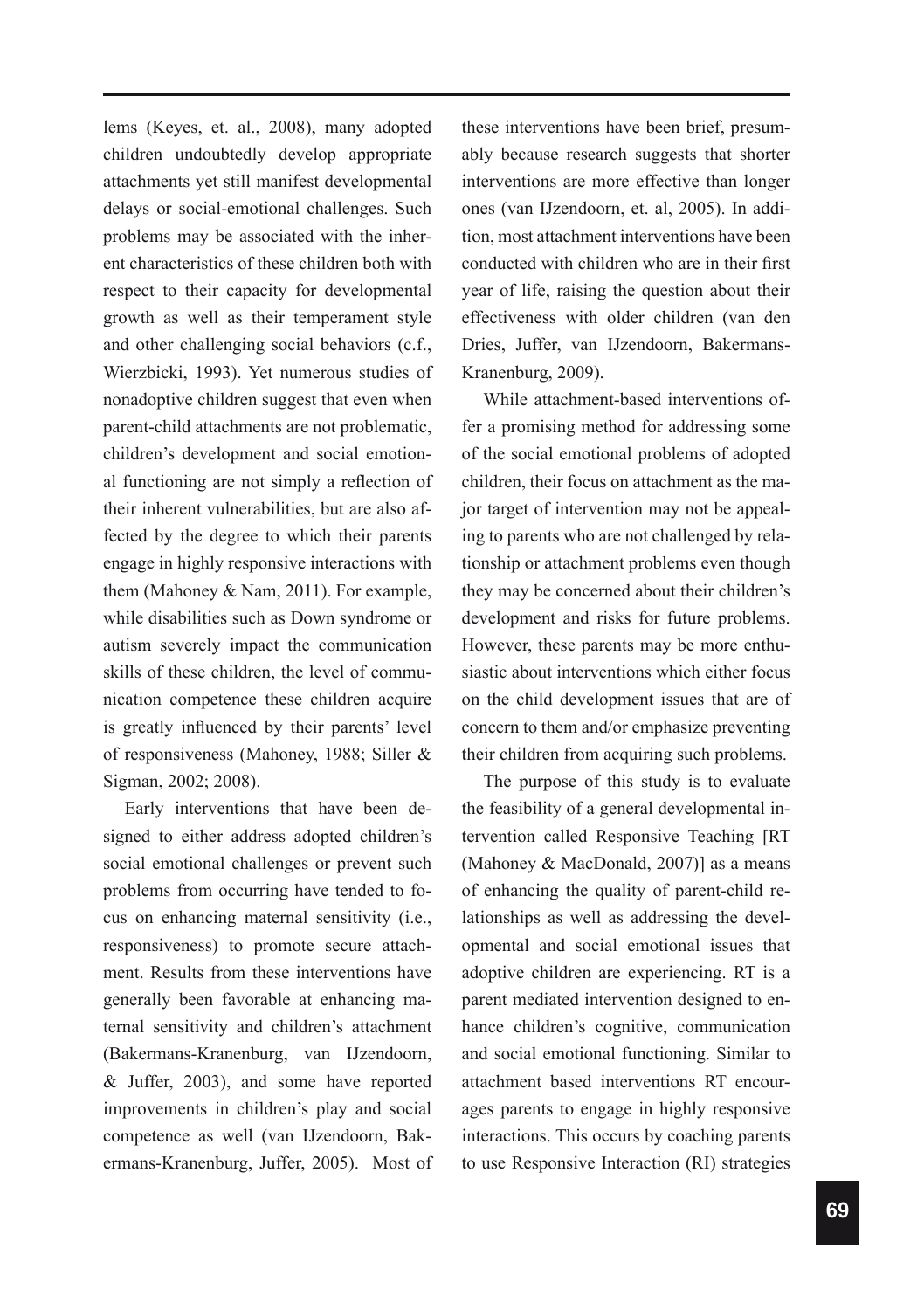during play and other routine activities with their children. RI strategies are suggestions that help parents modify their interactive behavior such that it reflects each of five components of responsive interaction: Contingency – "Respond immediately to little behaviors"; Reciprocity – "Take one turn and wait"; Affect – "Interact for fun"; Match – "Do what my child can do'; and Non-Directiveness – "Follow my child's lead".

One of the major features of RT is that RI strategies are not used to change parents' interactive style, but rather to help their children increase their use of the pivotal developmental behaviors which are purported to be the foundations for developmental learning. Thus, to address parents' concerns about their children's cognitive development, RT may encourage parents' use of RI strategies to promote their children's "social play", "exploration", or "practice". If parents' concern is communication, RI strategies may be recommended to promote children's "joint attention" or "intentionality". For social emotional concerns, parents might be asked to use RI strategies to promote their children's "trust", "cooperation" or "self-regulation". By emphasizing that the purpose of intervention is to change the child as versus the parents, RT attempts to reduce implications that parents are to blame for their children's problems.

Four studies have been reported with children with developmental delays or disabilities which support the effectiveness of RT (Mahoney & Perales, 2003; 2005; Karaaslan, Diken & Mahoney, 2013; Karaaslan & Mahoney, 2013). The children who participated in these studies ranged from six months to almost five years. In each of these studies, RT

was conducted during individualized parentchild sessions either once or twice a week for periods ranging from 4 to 12 months. Results from all studies indicated that RT resulted in significant improvements in mothers' responsiveness; three reported improvements in children's cognitive and communication development (Mahoney & Perales, 2005; Karaaslan, et. al., 2013; Karaaslan & Mahoney, 2913); and two reported social emotional improvements (Mahoney & Perales, 2003; 2005). In general, the age children began receiving RT did not affect intervention outcomes. In addition, intervention effectiveness was not associated with children's diagnoses, although social emotional improvements were observed primarily for children experiencing problems in this domain (Mahoney & Perales, 2003; 2005).

In this study, adopted children and their parents were randomly assigned to one of two RT treatment intensity groups: three or six months. Each of these groups was scheduled to receive one RT session each week. The purpose was to determine whether these different levels of treatment intensity would be associated with changes in parents' style of interaction and psychosocial functioning, as well as children's development and social emotional functioning. In addition, we were interested in exploring how intervention effects would be associated with the children's age, time with their parents, and status as a domestic or international adoptee.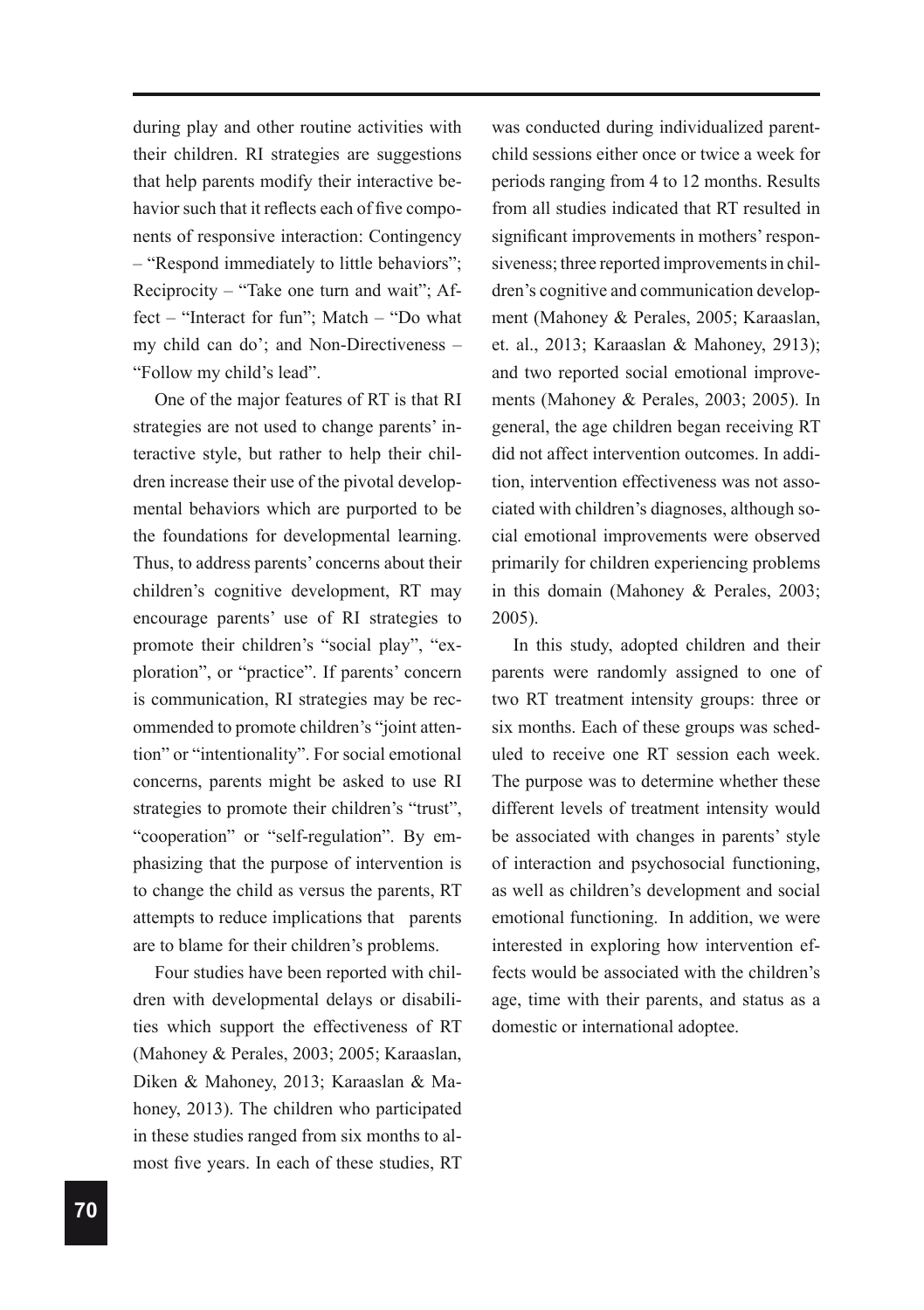## **Methods Sample**

This study was approved by the Institutional Review Board of Case Reserve Western University. Subjects were recruited through program flyers that were distributed to medical clinics and social agencies that provided services to adopted children and their families. These flyers described the project as a "preventive intervention" and did not require that parents had concerns about their children's current development or social emotional functioning. A total of 35 parent-child dyads signed an approved subject consent form to participate, and the final sample consisted of 28 dyads. Subjects excluded from the final sample either discontinued participation (n=4) or failed to complete follow-up assessments (N=3). The demographic characteristics of subjects excluded from the study were not significantly different from those of the final sample.

As indicated on Table 1, the average age for mothers was 41.2 years and 45.7 years for fathers. The majority were married (90%) and white, non-Hispanic (90%). Sixty eight percent of the mothers were college graduates and 71.5% were working either full or part time. Families had an average of 2.6 children and most (78.5%) had annual incomes greater than \$60,000.

|                                   |               | 3 Month   | 6 month       |                   |                   |
|-----------------------------------|---------------|-----------|---------------|-------------------|-------------------|
| Variable                          |               | $(n=14)$  | $(n=14)$      | <b>Statistics</b> |                   |
|                                   | $\frac{0}{0}$ | M(SD)     | $\frac{0}{0}$ | M(SD)             |                   |
| <b>Characteristics of Parents</b> |               |           |               |                   |                   |
| Age mother                        |               | 41.9(4.6) |               | 40.5 $(5.2)$      | $0.53^{a}$        |
| Age Father                        |               | 43.0(4.2) |               | 48.4 (16.9)       | $1.15^{a}$        |
| Number of Other Children          |               | 2.1(2.6)  |               | 1.1(1.4)          | 1.38              |
| Marital Status (% Married)        | 93%           |           | 86%           |                   |                   |
| Race                              |               |           |               |                   | 3.36 <sup>b</sup> |
| White (Non-Hispanic)              | 79%           |           | 100%          |                   |                   |
| <b>Black</b>                      | 21%           |           |               |                   |                   |
| Education                         |               |           |               |                   | 1.08 <sup>b</sup> |
| <b>High School</b>                | 7%            |           | $0\%$         |                   |                   |
| Post-Secondary                    | 29%           |           | 29%           |                   |                   |
| College Graduate                  | 64%           |           | 71%           |                   |                   |
| Mother Employment                 |               |           |               |                   | $3.61^{b}$        |
| Full-Time                         | 14%           |           | 29%           |                   |                   |
| Part-Time                         | 57%           |           | 43%           |                   |                   |
| Family Income                     |               |           |               |                   | $1.18^{b}$        |
| \$20-40,000                       | 7%            |           | 7%            |                   |                   |
| \$40-60,000                       | 21%           |           | 7%            |                   |                   |
| Over \$60,000                     | 71%           |           | 86%           |                   |                   |

*Table 1. Demographic characteristics of parents and children*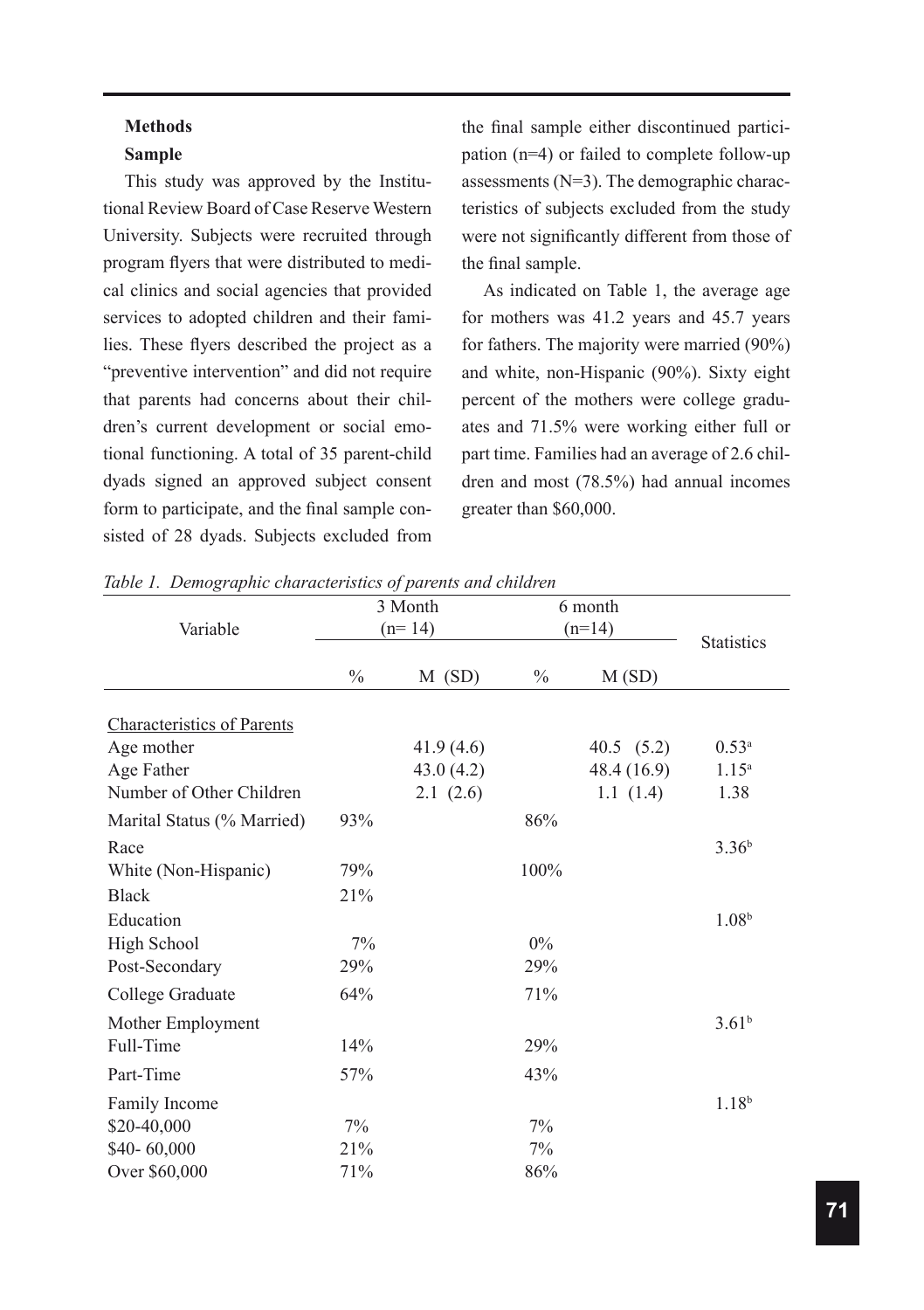| <b>Characteristics of Children</b> |                |            |          |               |                     |
|------------------------------------|----------------|------------|----------|---------------|---------------------|
| Age at Intervention Onset          |                | 32.2(16.1) |          | 37.8 (16.9)   | $0.80$ <sup>a</sup> |
| Age at Adoption                    |                | 14.4(13.2) |          | 11.6 $(12.6)$ | $0.32^{a}$          |
| Gender (% Males)                   | 21%            |            | 43%      |               | $1.44^{\circ}$      |
| % International Adoption           | 64%            |            | 71%      |               | $0.15^a$            |
| % Resided in Orphanage             | 57%            |            | 57%      |               | 0.00 <sup>a</sup>   |
| % Foster care                      | 33%            |            | 67%      |               | $1.05^{\rm b}$      |
| Race                               |                |            |          |               | $8.48^{b}$          |
| White (Non-Hispanic)               | 36%            |            | 36%      |               |                     |
| African American                   | 29%            |            | $\theta$ |               |                     |
| Hispanic                           | $\overline{0}$ |            | 29%      |               |                     |
| Asian                              | 29%            |            | 21%      |               |                     |
| Other                              | $7\%$          |            | 14%      |               |                     |

<sup>a</sup> ANOVA; <sup>b</sup>Chi Square

Children's mean age was 35 months at the start of intervention and 32% were boys. On average children were adopted at 13 months and had lived with their parents for 22 months. The children were racially diverse, including Caucasian (36%), African-American (14.5%), Hispanic (14.5%) and Asian (25%). Sixty seven percent were international adoptees and 57% had resided in orphanages.

A trickle process randomization procedure was used to assign subjects to treatment intensity groups. The only significant group difference (See Table 1) was children's race: the three-month group included more African-American and the six-month group more Hispanic children. At the onset of intervention treatment groups did not differ in terms of mothers' interactive style (Table 2), parenting stress (Table 3), as well as children's development (Table 4) and social emotional functioning (Table 5).

## **Procedures**

Subjects received weekly parentchild intervention sessions based upon the RT curriculum (Mahoney & MacDonald, 2007)

for either 3 or 6 months. Sessions were conducted by RT certified interventionists and were provided either in family's homes or at a center based facility. Each session lasted approximately 60 minutes.

RT is organized around 16 pivotal behaviors that are used to enhance children's cognitive, communication and social emotional functioning (see www.Responsiveteaching. org for a more detailed description). During each session interventionists discussed the pivotal behaviors that were the objectives for the child; introduced one or two RI strategies to promote these behaviors; demonstrated the strategies; coached parents in their use the strategies: and developed a plan for parent follow through.

#### **Data Collection**

Parent-child observations were collected at baseline, 3 and 6 months. All other child and family assessments were collected at baseline and 12 months. Because some children were older than 42 months at pre- assessment, two different tests were used to assess developmental ages (DA): the Bayley Scales of Infant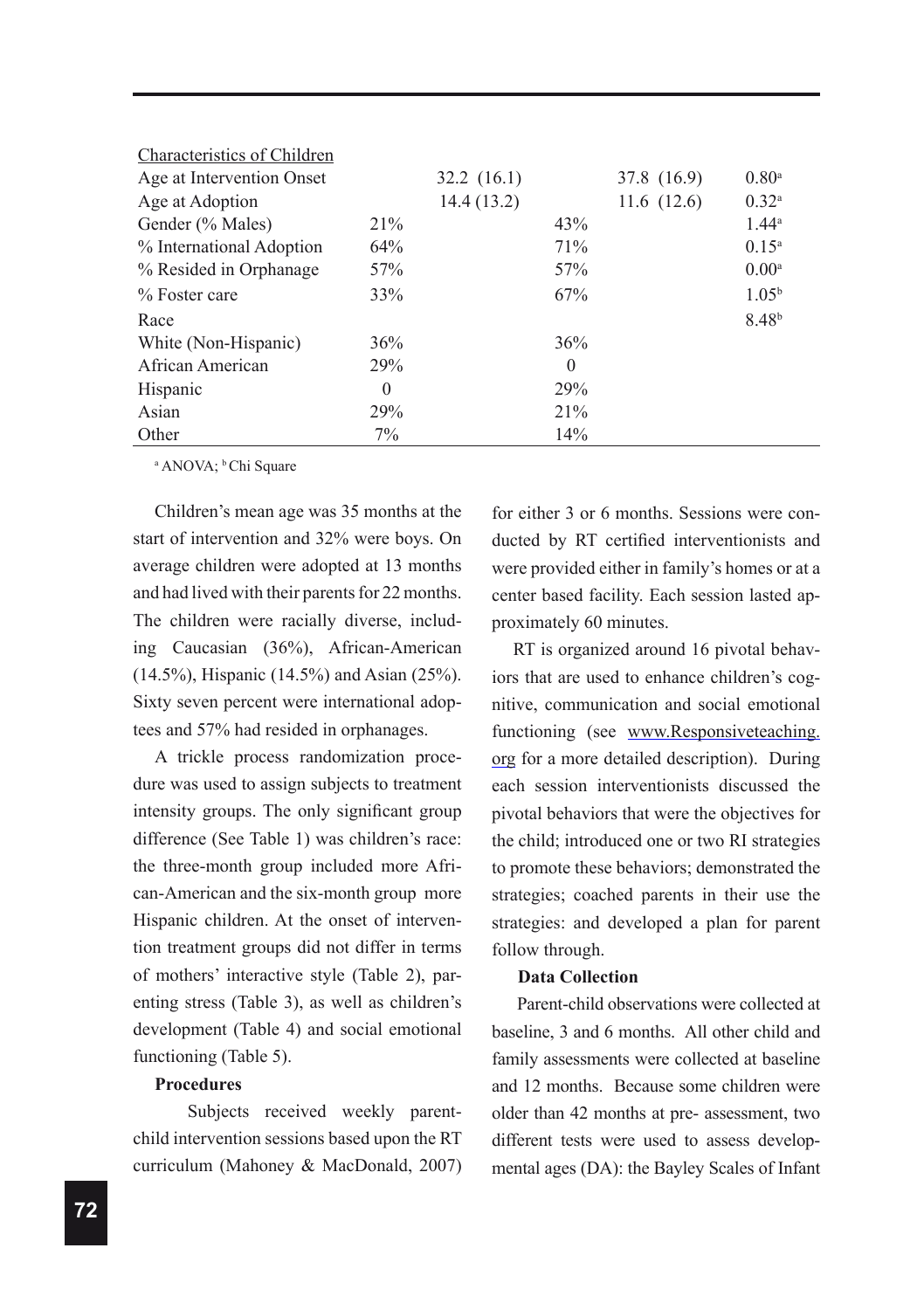Development and the Battelle Developmental Inventory. DAs were converted to ratio developmental quotients (e.g. DA/CA x 100).

 The Bayley Scales of Infant Development, 2nd Edition (Bayley, 1993) were used to assess children less than 42 months. The Bayley is considered to be one of the best measures of early general development. Average interrater reliabilities are .88, and test-retest reliabilities exceed .90. Predictive validity studies indicate that 2-year old Bayley scores are highly associated with preschool IQ scores.

The Battelle Developmental Inventory (Newborg, Stock, Wnek, Guidbaldi, & Svinicki, 1984) was used to assess children who were 42 months or older. The Battelle is an individually administered assessment for children up to 8 years of age. It measures five developmental domains: personal-social, adaptive, motor, communication, and cognition. It was standardized on a nationally representative sample of children and has high test-retest and interrater reliability. Battelle developmental quotients are highly correlated with the Bayley developmental indices (rs = .81 to .90) (Newborg, et. al., 1984).

The Vineland Adaptive Behavior Scale, 2nd Edition (Sparrow, Cicchetti & Balla, 2005) was also used to assess children's communication. This parent report instrument yields estimates of children's functioning across four domains: Communication; Daily Living; Socialization; and Adaptive Behavior. Correlations between the Vineland and other adaptive behavior and intelligence tests range from .40 to.70 (Sparrow, et. al., 2005).

Two scales were used to assess children's social emotional functioning: the Child

Behavior Checklist  $(1\frac{1}{2} - 5)$  (CBCL) and

the Temperament and Atypical Behavior Scale (TABS).

The Child Behavior Checklist for ages 1.5 to 5 years [CBCL/1.5–5 (Achenbach &Rescorla, 2000)] is a revision of the 1992 checklist for children age 2–3 years [CBCL/2–3 (Achenbach, 1992)] and was normed on a national sample of children. It yields three normative subscales scores: Internalizing, Externalizing, and Total Problems.

The Temperament and Atypical Behavior Scale (TABS) assesses problem behaviors of children between one to six years of age. This parent respondent instrument assesses four factors: Detached, Hypersensitivity/activity, Under-reactive, and Dysregulated. The corrected split-half reliability for the TABS is .95 for children with disabilities.

Children and mothers were video recorded playing together for seven-minutes with a standard set of developmentally appropriate toys. Mothers' style of interaction was rated from these videotapes with the Maternal Behavior Rating Scale (MBRS) (Mahoney, Powell, & Finger, 1986; Mahoney, 1992). The MBRS is a twelve item scale that assesses four interactive dimensions: Responsiveness, Affect, Achievement Orientation, and Defectiveness'. Research indicates that the MBRS assesses parenting characteristics associated with children's development; that ratings on the scale are stable over time for parents not involved in parenting interventions (Mahoney & Bella, 1998); and that it is sensitive to interactive changes promoted through parent mediated interventions (Mahoney & Powell, 1988; Mahoney, Boyce, Fewell, Spiker, & Wheeden, 1998).

The Parenting Stress Inventory-Short Form [PSI (Abidin, 1995 - 3rd Ed.)] was ad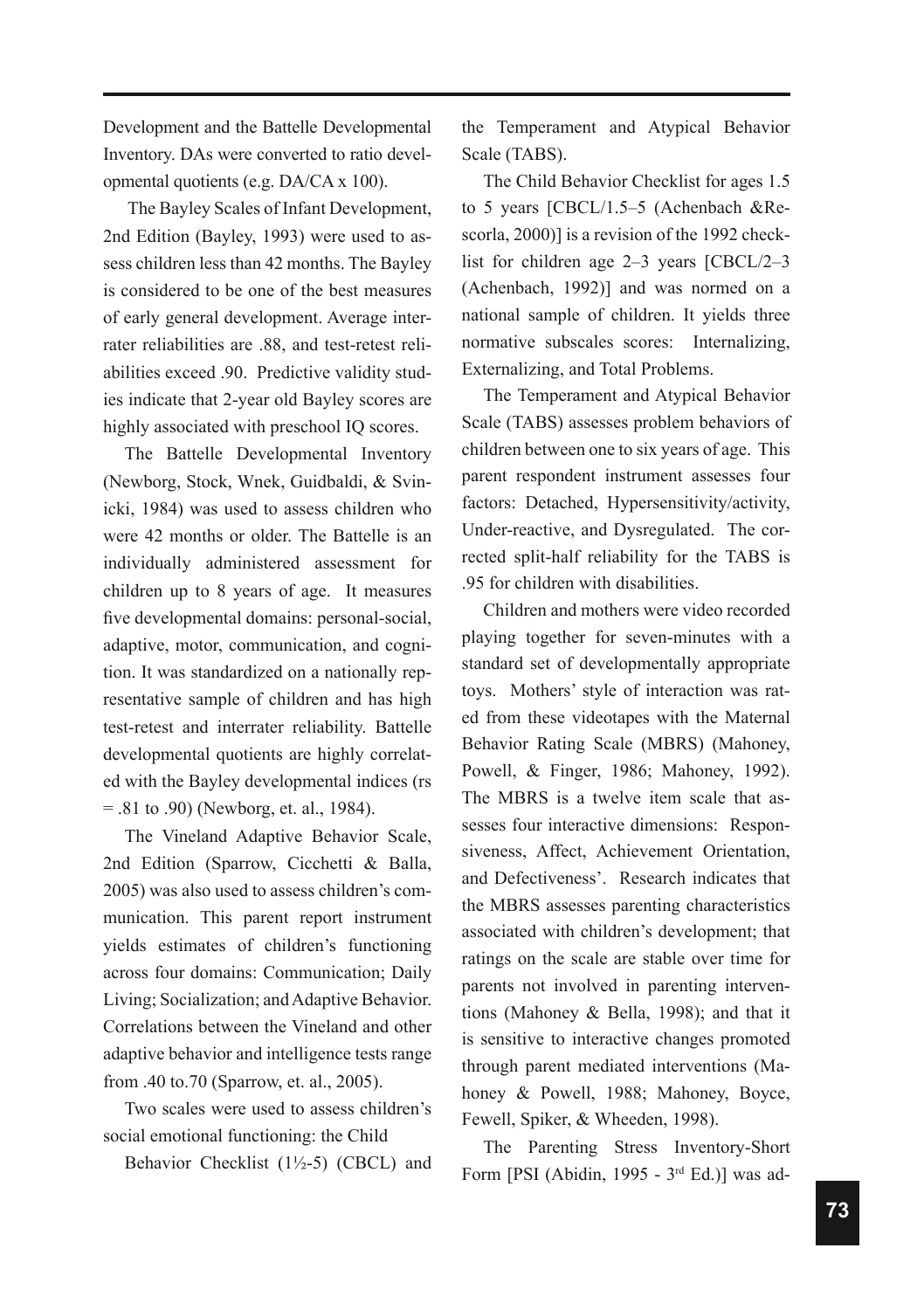ministered to assess the psychological status of mothers. The PSI is a 36 item self-report questionnaire that has three subscales (parental distress, dysfunctional parent-child interaction and difficult child) and a Total Stress Index. Internal consistency for the Total Stress Index is .91, and for the subscales are: (a) .87 for Parental Distress; (b) .80 for Dysfunctional Parent-Child Interaction; and (c) .85 for Difficult Child (Abidin, 1995).

Responsive Teaching Intervention Service Logs were used to document the services that each family received. After each intervention session, service providers completed logs indicating: (a) the strategies discussed during each intervention session; (b) Intervention Topics; (c) follow-up activities mothers were asked to implement at home; and (d) mothers' follow-through with suggestions from the previous week.

*Coding and Reliability of the Maternal Behavior Rating Scale.*

Each mother-child video was coded independently by raters who had received 40 hours of training and had attained 80% agreement within one point on a five-point Likert scale. Pre- and post- intervention observations were coded at the same time to avoid rating drift. Observations were randomly sorted so that pre- and post- observations were counterbalanced and were not coded consecutively for any dyad. A second rater coded 20% of all observations to assess reliability. Interrater reliability as estimated with the Spearman correlation was .81. Raters attained 72% exact agreement and 99% agreement within one scale point.

# **Results: Comparisons of Treatment Groups**

For the following Treatment Group comparisons, a repeated measures multivariate analysis of variance (MANOVA) was used to examine the effects of Time (Intervention) and Time x Groups to compare intervention changes for the two groups . ANOVAs were used to explore these effects for individual scales or subscales.

Intervention Effects on Mothers` Interactive Style. MBRS ratings from baseline, 3 and 6 months are presented in Table 2. At the beginning of intervention, mothers had average ratings on MBRS subscales that clustered near the midpoint.

|   |              |     |           |                       |           |   |           |     |           |                                                                                                                                                                                                                         |           | F        |                |                                                         |
|---|--------------|-----|-----------|-----------------------|-----------|---|-----------|-----|-----------|-------------------------------------------------------------------------------------------------------------------------------------------------------------------------------------------------------------------------|-----------|----------|----------------|---------------------------------------------------------|
|   |              |     |           |                       |           |   |           |     |           |                                                                                                                                                                                                                         |           |          |                |                                                         |
| M | <b>SD</b>    | M   | <b>SD</b> | М                     | <b>SD</b> | M | <b>SD</b> | M   | <b>SD</b> | M                                                                                                                                                                                                                       | <b>SD</b> |          |                |                                                         |
|   |              |     |           |                       |           |   |           |     |           |                                                                                                                                                                                                                         |           | $2.51^*$ | 0.49           | .42                                                     |
|   |              |     |           |                       |           |   |           |     |           |                                                                                                                                                                                                                         |           |          | 0.55           | .19                                                     |
|   |              |     |           |                       |           |   |           |     |           | 3.1                                                                                                                                                                                                                     | 0.5       | 1.65     | 0.34           | .06                                                     |
|   |              |     |           |                       |           |   |           |     |           | 2.5                                                                                                                                                                                                                     | 0.4       | 244      | 0.30           | .09                                                     |
|   | Achievement/ | Pre |           | 3 Month<br>Group<br>3 |           | 6 |           | Pre |           | 6 Month<br>Group<br>3<br>2.9 0.5 3.3 0.7 3.0 0.5 3.1 0.7 3.7 0.6<br>2.9 0.3 3.0 0.5 2.9 0.5 2.9 0.4 3.2 0.3<br>2.9 0.5 2.7 0.3 2.6 0.4 2.7 0.5 2.5 0.3<br>a MRDC Subcoolee: $n \times 0.05$ $\rightarrow n \times 0.01$ |           | 6        | 3.6 0.7 6.21** | F (Time X Partial)<br>(Time) Treatment Eta <sup>2</sup> |

| Table 2. Intervention Changes in Mother's Style of Interaction |  |  |
|----------------------------------------------------------------|--|--|
|                                                                |  |  |

a MBRS Subscales: \*p<0.05, \*\*p<0.01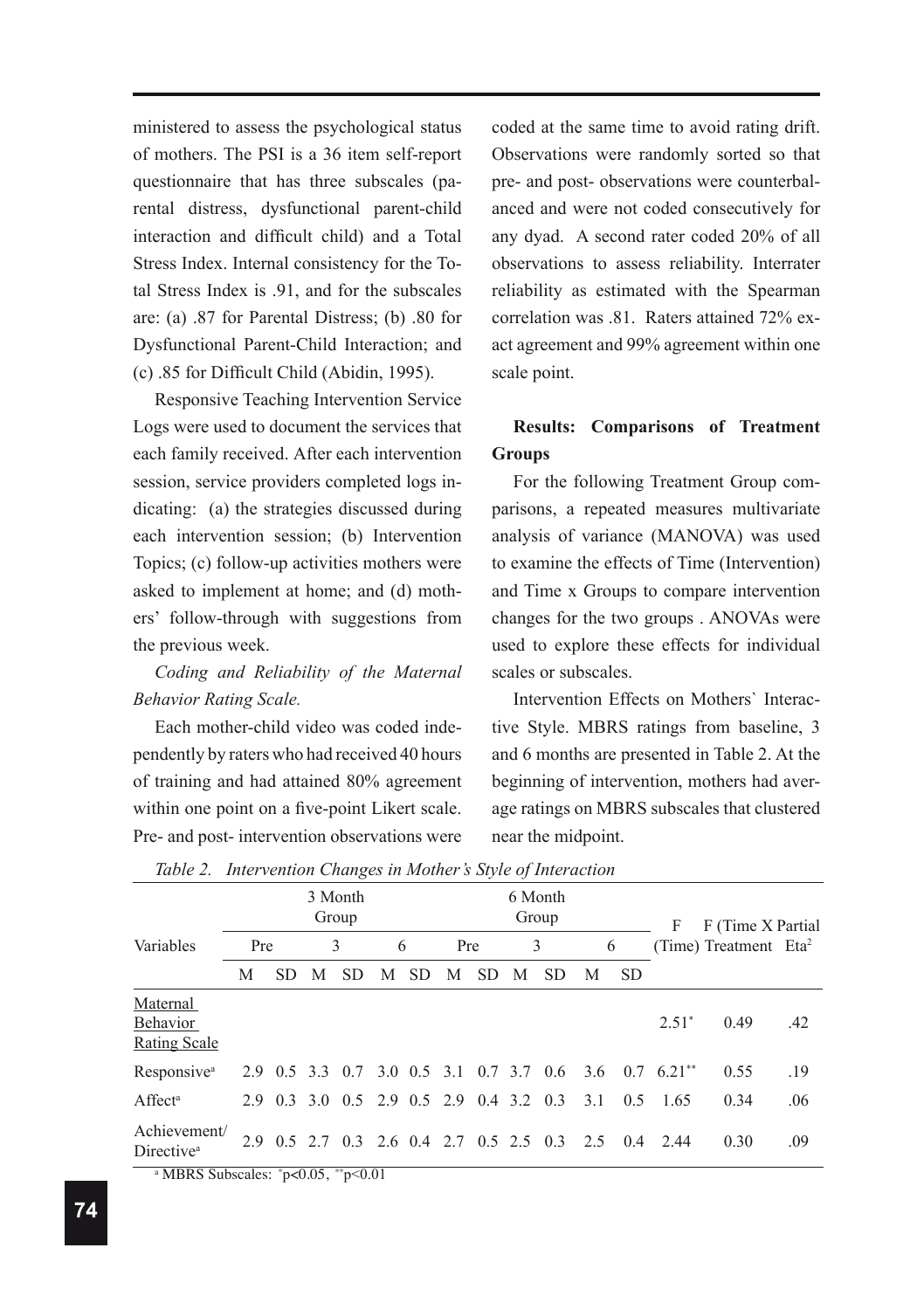Results for the MANOVA were significant for Time  $(p<. 05)$  but not for Time x Groups (p>.05). Univariate analyses indicated that the effects of Time were significant for responsiveness ( $p < .01$ ) but not the other two subscales. Eta square indicated that the effect size for responsiveness was in the large range. *Post hoc* comparisons indicated that for both groups responsiveness was significantly greater at 3 months than at baseline (t  $= 4.01, p < .001$ ) while differences between responsiveness at baseline and 6 months were not significant (t = 1.95, p > .05).

A between subjects ANOVA was used to further explore group differences in responsiveness at 3 and 6 months, controlling responsiveness at baseline. Results indicated that group differences were not significant at 3 months ( $F = 1.62$ ,  $p > .05$ ) but were significant at 6 months ( $F = 6.03$ ,  $p < .05$ ). As depicted on Figure 1, responsiveness declined from three to six months for mothers in the 3 month group but remained stable for the 6 month group.





Intervention Effects on Mother's Psychological Status. Table 3 presents Parenting Stress Index scores. While mean total stress scores were within the normal range for both groups at baseline and 12 months, 22% of the sample had clinically significant scores at baseline and only 9% had clinical scores at the 12 month follow-up. Results from the MANOVA indicated that the effects for Time and Time X Group were not significant (ps> .05). However, univariate analyses indicated significant Time effects on two subscales, parental distress and dysfunctional parent-child interaction, as well as for total stress (*p*s < .05) indicating decreases in parenting stress.

|                                          |      |           | 6 Months |           |      | F         | F Time X | Partial   |         |           |                          |
|------------------------------------------|------|-----------|----------|-----------|------|-----------|----------|-----------|---------|-----------|--------------------------|
| Variables                                | Pre  |           | Post     |           | Pre  |           | Post     |           | Time    | Treatment | Eta <sup>2</sup><br>Time |
|                                          | M    | <b>SD</b> | M        | <b>SD</b> | M    | <b>SD</b> | M        | <b>SD</b> |         |           |                          |
| Parenting<br>Stress Index-<br><b>PSI</b> |      |           |          |           |      |           |          |           | 2.01    | 1.32      | .24                      |
| <b>Distress</b>                          | 24.7 | 7.0       | 21.0     | 4.2       | 24.8 |           | 8.2 23.4 | 4.8       | 4 07*   | 0.86      | .16                      |
| <b>PC</b>                                | 20.8 | 8.0       | 17.2     | 4.8       | 22.4 | 6.9       | 20.1     | 6.2       | $6.41*$ | 0.30      | .23                      |
| Diff child                               | 24.6 | 8.8       | 24.7     | 7.1       | 30.9 | 6.7       | 27.3     | 8.3       | 1.53    | 1.57      | .07                      |
| <b>Total Stress</b>                      | 70.1 | 21.8      | 62.8     | 12.8      | 78.1 | 16.1      |          | 70.8 16.7 | 541*    | 0.01      | .21                      |
| CES-D                                    | 9.2  | 8.5       | 6.6      | 2.9       | 11.5 | 8.5       | 8.5      | 5.0       | 2.96    | 0.12      | .13                      |
| $P < 0.05$ ; **P<0.01, ***P<0.001        |      |           |          |           |      |           |          |           |         |           |                          |

*Table 3. Intervention changes in mothers' psychosocial functioning*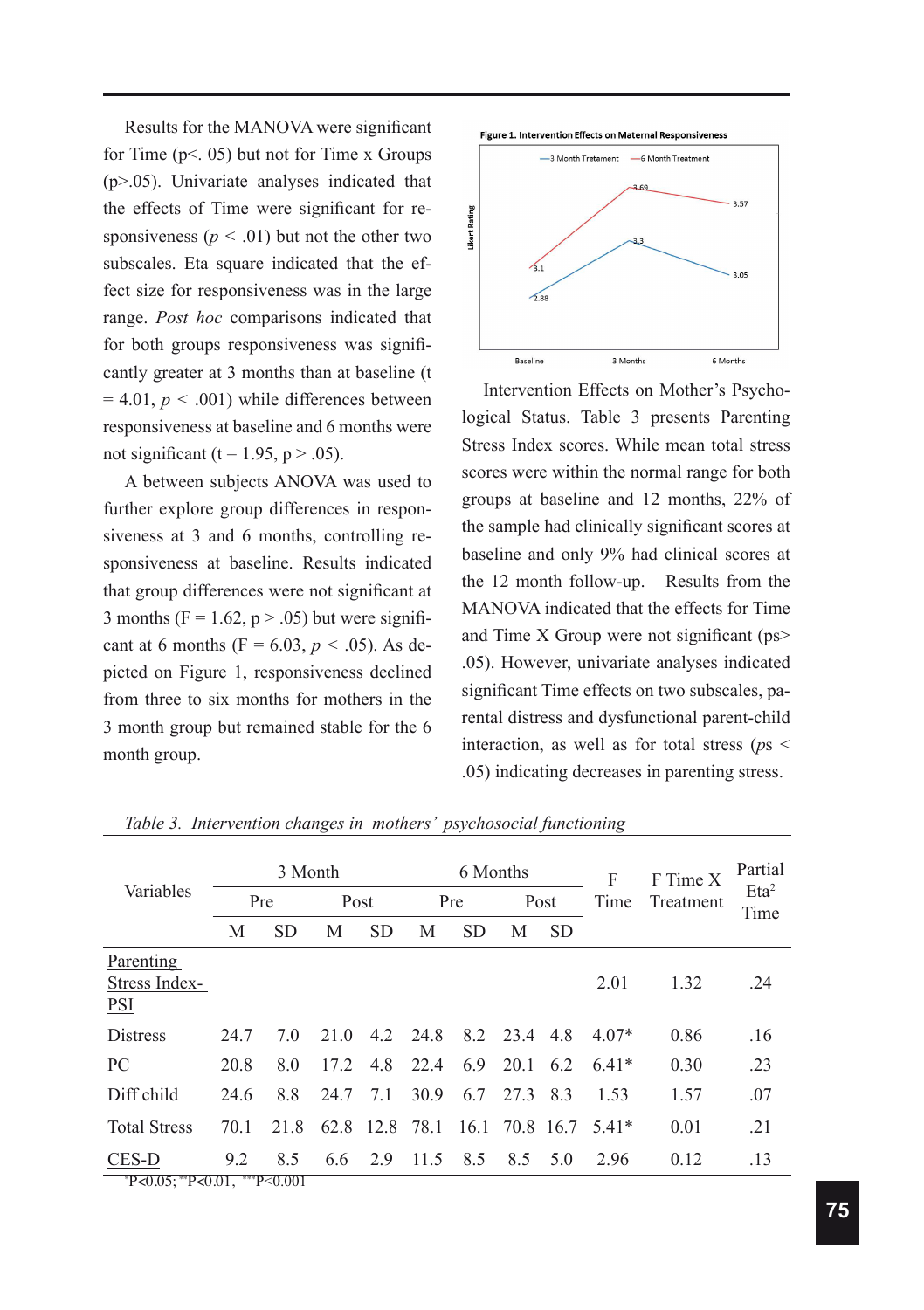Intervention Effects on Child Development. Table 4 reports pre- post scores on both Bayley/Battelle Developmental Quotients (DQ) and the Vineland Adaptive Behavior Scales. On both scales children were in the low average range at baseline and increased to the average range at the 12 month observation. Twenty one percent of the children had Bayley/Battelle Developmental Quotients that were 75 or lower at baseline and only 5% had scores in this range at the at 12 months. Similar percentages of children had DQs t 75 or lower at baseline and 12 months on the Vineland.

Analyses of Bayley/Battelle DQs indicated a significant effect for Time (*p <* .01) indicating that 12 month DQs were greater than baseline DQs. However, the Time X Treatment effect  $(p > .05)$  was not significant. Analyses of the Vineland also indicated significant effects for Time  $(p < .01)$  but not Time X Treatment ( $p > .05$ ). Univariate analysis indicated that communication, daily living and adaptive behavior DQs were higher at 12 months than at baseline ( $ps < .01$ ). Eta squares for both instruments indicated large effect sizes for intervention changes over time.

| Variables                                                                                       |      |           | 3 Month |           |      |           | 6 Months |           | F                   | F (Time X Partial |                  |
|-------------------------------------------------------------------------------------------------|------|-----------|---------|-----------|------|-----------|----------|-----------|---------------------|-------------------|------------------|
|                                                                                                 | M    | <b>SD</b> | M       | <b>SD</b> | M    | <b>SD</b> | M        | <b>SD</b> | (Time)              | Treatment         | Eta <sup>2</sup> |
| Develop-<br>mental<br>Quotient <sup>a</sup><br>Vineland<br><b>Adaptive</b><br>Behavior<br>Scale | 93.4 | 14.1      | 101.4   | 12.8      | 89.8 | 20.2      | 96.8     | 19.9      | $7.71**$<br>$3.82*$ | 0.34<br>0.46      | .28<br>.40       |
| Communi-<br>cation                                                                              | 84.4 | 13.5      | 99.8    | 14.7      | 85.6 | 19.5      | 92.5     | 15.8      | $13.71***$          | 1.81              | .35              |
| Daily<br>Living                                                                                 | 80.5 | 9.6       | 89.3    | 14.1      | 77.2 | 15.0      | 83.5     | 10.5      | $12.32**$           | 0.20              | .32              |
| Social                                                                                          | 84.2 | 10.9      | 88.9    | 8.7       | 81.9 | 14.9      | 86.4     | 11.8      | 2.25                | 0.72              | .08              |
| Adaptive<br>behavior                                                                            | 79.9 | 10.9      | 92.7    | 13.8      | 78.4 | 17.1      | 85.2     | 14.0      | 10.68**             | 0.98              | .29              |

<sup>a</sup>Ratio Developmental Quotient computed from Bayley or Battelle developmental ages;

\* P<0.05, \*\*P<0.01, \*\*\*P<0.001

Intervention Effects on Children's Social Emotional Functioning. Table 5 presents prepost measures of children's social emotional functioning both for the CBCL and the TABS. Average scores on both instruments were within the normal range for both instruments at baseline and 12 months. However, while 21% of the children had Total TABS scores

that were in the clinical range at baseline, only 8% had clinical scores at 12 months.

The overall MANOVA for the CBCL yielded significant effects for Time (*p <* .001) but not for Time X Treatment  $(p > .05)$ . Univariate analyses indicated that 12 month scores were significantly lower on each of three subtests ( $ps < .001$ ). Intervention effect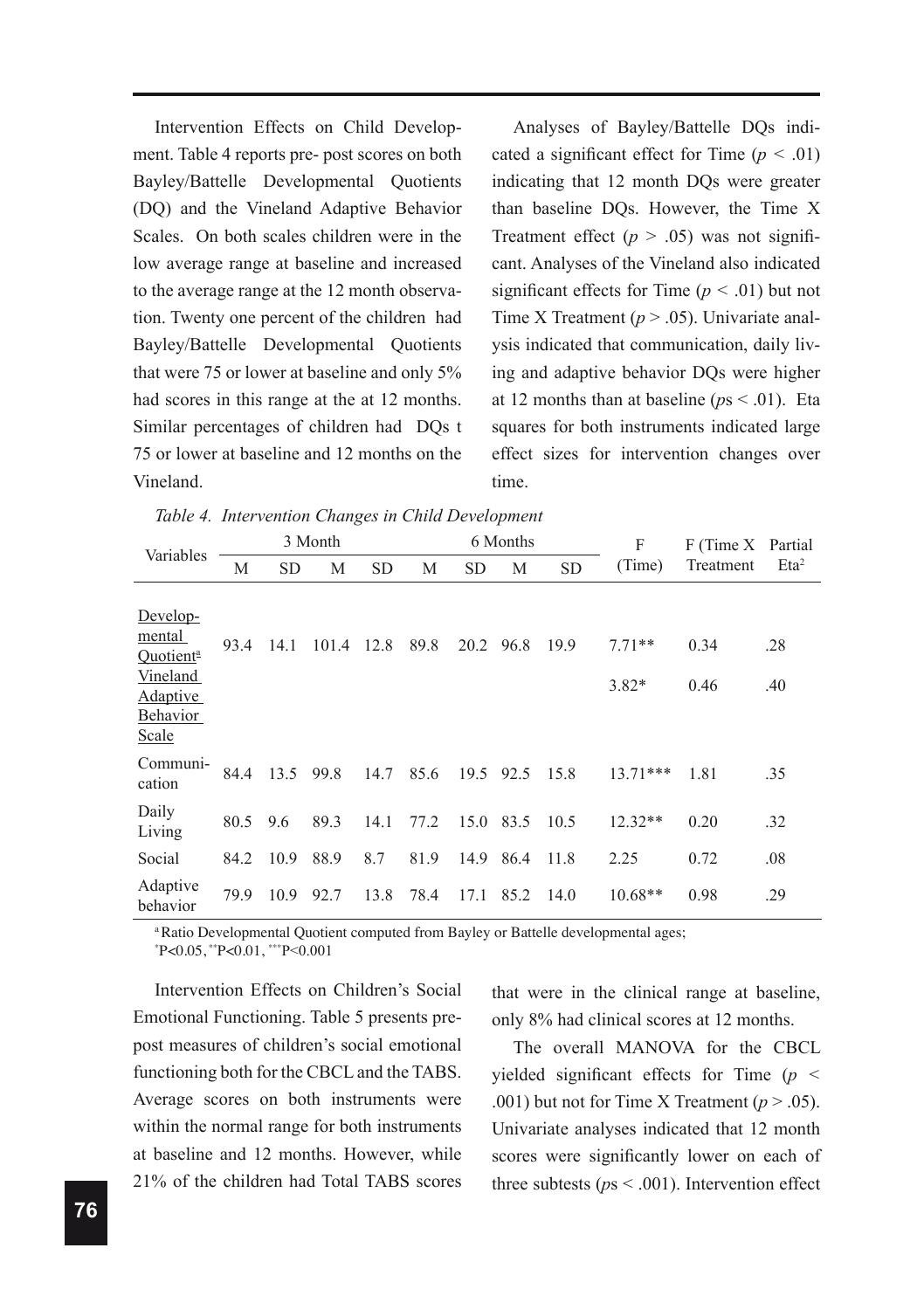sizes were in the large range on all measures, indicating substantial improvement in socialemotional functioning.

Results for the TABS paralleled those for the CBCL. The overall MANOVA indicated a significant effect for Time  $(p < .01)$  but not Time X Treatment ( $p > .05$ ). However, univariate analyses indicated that Time effects were significant for only two of the four subscales: Hypersensitivity/Activity (*p <* .001) and Dysregulation ( $p < .05$ ). Pre- post differences were also significant for the Total TABS score ( $p < .001$ ). Intervention effect sizes on the TABS were in the moderate range.

Factors Associated with RT Intervention Effects

| Variables             |      | 3 Months<br>Pre | Post |           | Pre  | 6 Months  |                | Post      | F<br>Time  | F Time<br>X<br>Treat | Partial<br>Eta <sup>2</sup><br>Time |
|-----------------------|------|-----------------|------|-----------|------|-----------|----------------|-----------|------------|----------------------|-------------------------------------|
|                       | M    | <b>SD</b>       | M    | <b>SD</b> | M    | <b>SD</b> | M              | <b>SD</b> |            | ment                 |                                     |
| CBCL <sup>a</sup>     |      |                 |      |           |      |           |                |           | $14.40***$ | 1.39                 | .64                                 |
| Internal-<br>izing    | 49.9 | 12.4            | 43.5 | 11.6      | 55.4 | 10.0      | 46.4           | 9.5       | 46.24***   | 1.25                 | .64                                 |
| External-<br>izing    | 52.7 | 10.6            | 44.6 | 11.6      | 54.9 | 9.4       | 48.7           | 6.7       | $21.54***$ | 0.39                 | .45                                 |
| Total Prob-<br>lems   | 52.4 | 11.4            | 44.1 | 11.4      | 56.1 | 9.7       | 48.0           | 7.4       | 32.92***   | 0.01                 | .56                                 |
| TABS <sup>b</sup>     |      |                 |      |           |      |           |                |           | $5.63**$   | 1.03                 | .61                                 |
| Detach                | 39.1 | 21.9            | 45.6 | 16.3      | 41.6 |           | 16.3 45.9 16.0 |           | 2.56       | 0.11                 | .10                                 |
| Hypersensi-<br>tivity | 42.8 | 16.0            | 48.0 | 11.7      | 37.3 |           | 11.9 50.9      | 7.2       | 14.66***   | 2.95                 | .40                                 |
| Underreac-<br>tive    | 47.6 | 12.1            | 50.8 | 10.6      | 49.5 |           | $7.6$ 53.1     | 3.3       | 2.96       | 0.01                 | .12                                 |
| Dysregula-<br>tion    | 42.6 | 16.4            | 47.3 | 11.7      | 41.5 |           | 15.4 51.2      | 5.3       | $6.97*$    | 0.84                 | .24                                 |
| <b>TABS</b> Total     | 84.3 | 28.0            | 95.0 | 19.9      | 79.7 | 22.1      |                | 99.2 16.6 | $13.05***$ | 1.09                 | .37                                 |

*Table 5. Intervention Changes in Children's Social Emotional Functioning*

<sup>a</sup> Child Behavior Checklist; <sup>b</sup> Temperament and Atypical Behavior Scale<sup>: \*</sup>P<0.05; \*\*P<0.01, \*\*\*P<0.00

Two sets of hierarchical regression analyses were used to explore factors associated with intervention outcomes. The first set explored the effects of children's age at adoption and the amount of time they lived with their adoptive parents; while the second set explored how children's status as a domestic versus international adoptee was associated with intervention outcomes. Both sets of analyses were conducted for each of the dependent variables reported in the previous section. For each regression model the dependent variable (e.g., Time 2 Outcome) was examined with a hierarchical regression model. The first step included the Outcome at Time 1. The second set included the variables of interest: age at adoption and time with parents for the first set of analyses; international vs. domestic adoptee for the second set of analysis.

Results from the first set of analyses indicated that neither children's age at adoption nor time with adoptive parents was associated with any of the dependent variables. The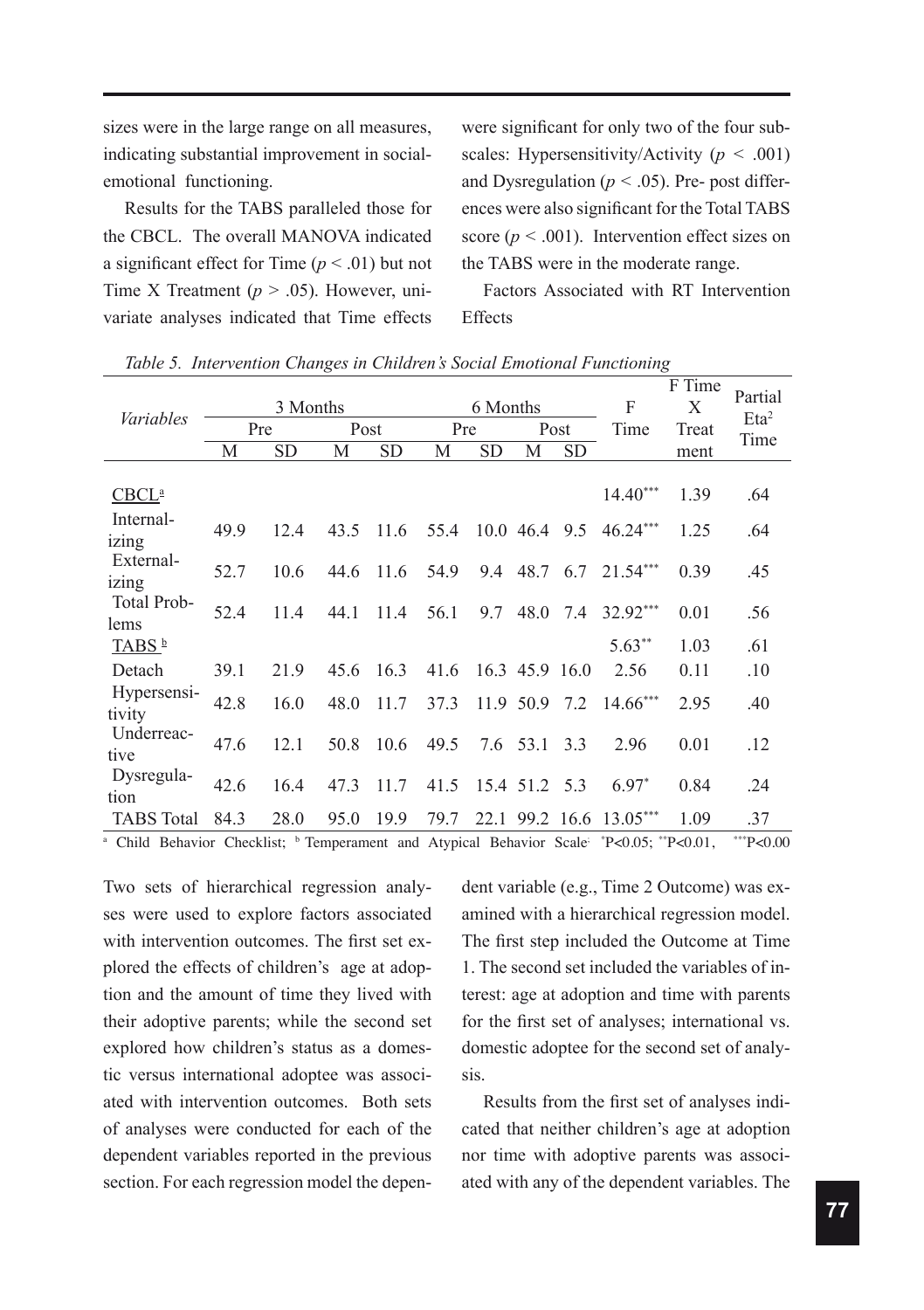one exception was that Vineland Communication DQs at Time 2 were negatively associated with the amount of time children lived with their adoptive parents (Beta =  $-.36$ ; t = 2.04,  $p < .05$ ).

The second set of analyses indicated that intervention changes on most variables, including mothers' interaction style, parenting stress, and children's social emotional functioning as assessed both by the TABS

and CBCL were unrelated to children's status as an international or domestic adoptee. However as reported on Table 6 international adoptees made greater developmental improvements on the Bayley/Battelle and Vineland than domestic adoptees. This effect was significant for every developmental measure with the exception of the Vineland Daily Living Scale.

| Dependent<br>Variable                                          | Model                                                             | Beta         | T Value      | Significance | R <sup>2</sup>     | $R^2$<br>Change |
|----------------------------------------------------------------|-------------------------------------------------------------------|--------------|--------------|--------------|--------------------|-----------------|
| Developmen-<br>tal<br>Quotient T2 <sup>a</sup>                 | Developmental<br>Quotient T1                                      | .730         | 4.77         | .000         | $.53**$            | .08             |
|                                                                | <b>Adoption Status</b>                                            | .343         | 2.52         | .021         | $.61**$            |                 |
| Vineland<br>tion<br>$T2^b$                                     | Communica- Vineland Communica-<br>tion T1                         | .539         | 3.27         | .003         | $.21**$            | .20             |
|                                                                | Adoption Status <sup>1</sup>                                      | .408         | 2.77         | .011         | $.41**$            |                 |
| Vineland<br>$So-$<br>cial<br>T2 <sup>b</sup>                   | Vineland Social T1<br>Adoption Status <sup>1</sup>                | .487<br>.299 | 4.81<br>2.91 | .009<br>.007 | $.21**$<br>$.27**$ | .06             |
| Vineland Dai-<br>ly Living<br>T2 <sup>b</sup>                  | Vineland Daily<br>Liv-<br>ing T1<br>Adoption Status <sup>1</sup>  | .598<br>.283 | 3.80<br>1.88 | .001<br>.072 | $.33**$<br>$.39**$ | .06             |
| Vineland<br>Adaptive Be-<br>havior T <sub>2</sub> <sup>b</sup> | Vineland Adaptive Be-<br>haviorT1<br>Adoption Status <sup>1</sup> | .510<br>.453 | 3.02<br>3.04 | .006<br>.005 | 23**<br>$.47***$   | .24             |

*Table 6. Relationship of domestic versus international adoption status to child development outcomes* 

<sup>a</sup> Bayley/Battelle Ratio Developmental Quotients; <sup>b</sup> Vineland Developmental Quotients; <sup>1</sup>Adoption Status: 1= Domestic, 2= International  ${}^*p < 0.1;$  \*\*  $p < 0.05;$  \*\*\* p<01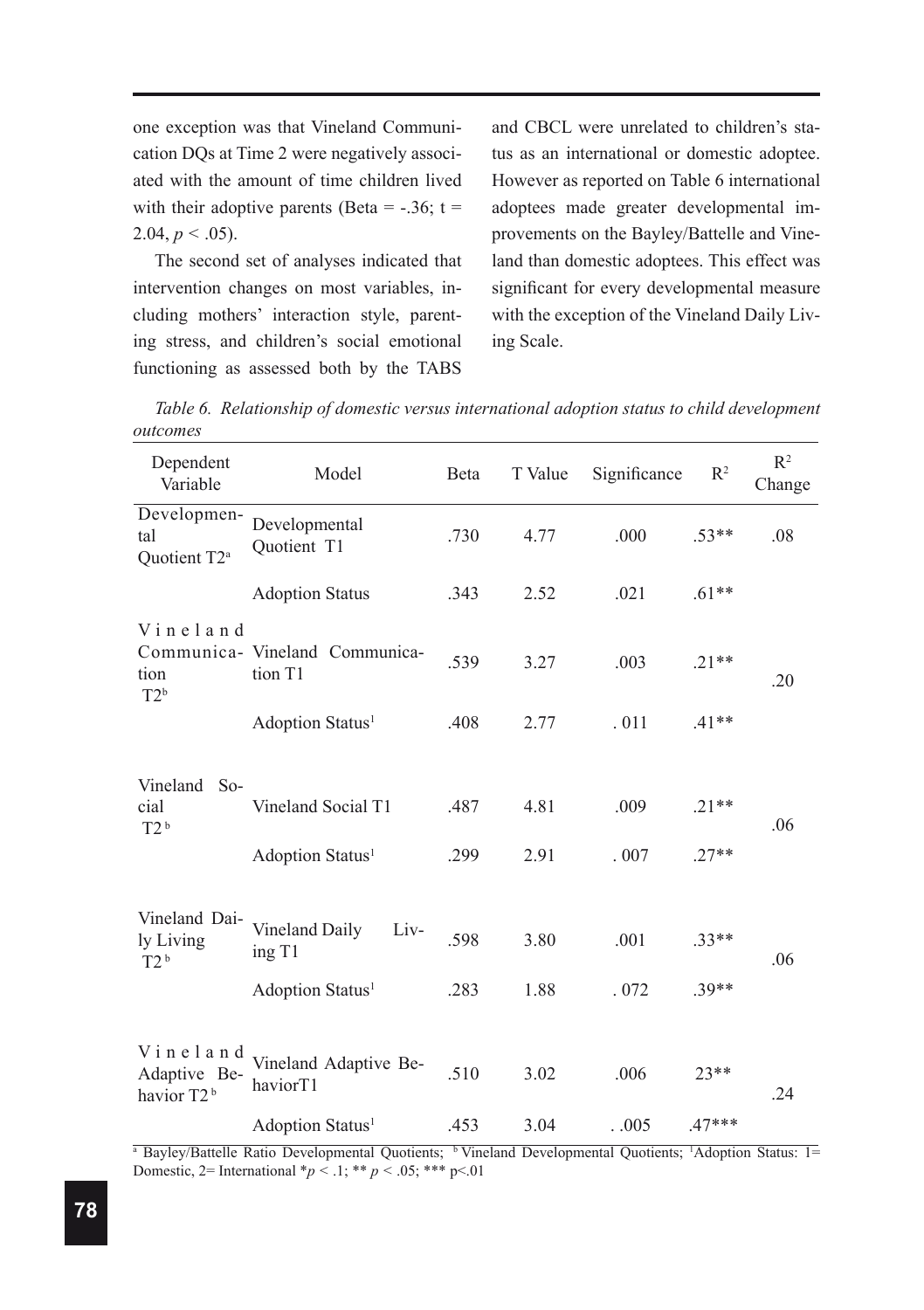### **Discussion**

This pilot investigation was designed to assess the feasibility of Responsive Teaching as developmental intervention for young adopted children and their parents. Because there was no control group, the degree to which the intervention outcomes were greater than might have occurred with parents and children who received no intervention services cannot be determined. However, the results generally paralleled those reported from more rigorous evaluations of RT with other populations of parents and young children. Most notable were improvements in mothers' responsiveness as well as children's development and social emotional functioning, each of which resulted in large effect sizes similar to what has been reported in previous RT evaluations. In addition there was a small decrease in parenting stress which had not been reported in previous studies.

This study was designed to explore three issues that have practical implications for providing early interventions services to young adopted children and families. In particular, we examined how factors such as treatment intensity as well as the age of children at the onset of intervention and/or the amount of time they had lived with their parents might affect intervention outcomes.

We had expected that intervention outcomes would be greater for parents and children who participated longer in intervention. Yet, similar to findings from the attachment based intervention literature (van IJzendoorn, et. al., 2005) nearly all intervention effects appeared to be as robust for low versus high treatment intensity groups. The one exception was intervention changes in responsiveness. Although both groups made comparable improvements in responsiveness which plateaued at the three-month observation, low treatment intensity mothers decreased their responsiveness from three to six months while high- treatment intensity mothers maintained their level of responsiveness.

In so far as maternal responsiveness is causally related to children's development, it was surprising that group differences in responsiveness did not affect children's developmental outcomes. Perhaps, the drift in responsiveness for low treatment intensity mothers is a factor that has long-term as versus short term implications. Although short term attachment interventions have produced changes in parenting sensitivity that have sustained from 12 to 18 months, long-term follow-up studies have reported that these early effects do not sustain over time (van IJzendoorn, et. al., 2005). Thus while low treatment intensity interventions may produce short-term child outcomes that are comparable to those observed in more intensive interventions as reported in this study, more intensive, or longer term, interventions may reinforce mothers' responsiveness thus having a greater probability of enhanced child effects over time.

In addition, while attachment based interventions have been reported to be less effective for children younger than 12 months versus older children (van den Dries, et. al., 2009), no age effects were observed in this study. This failure to find age effects may be associated with the fact that our sample consisted predominately of children older than 12 months of age as well as the fact that measures of attachment which may be highly sensitive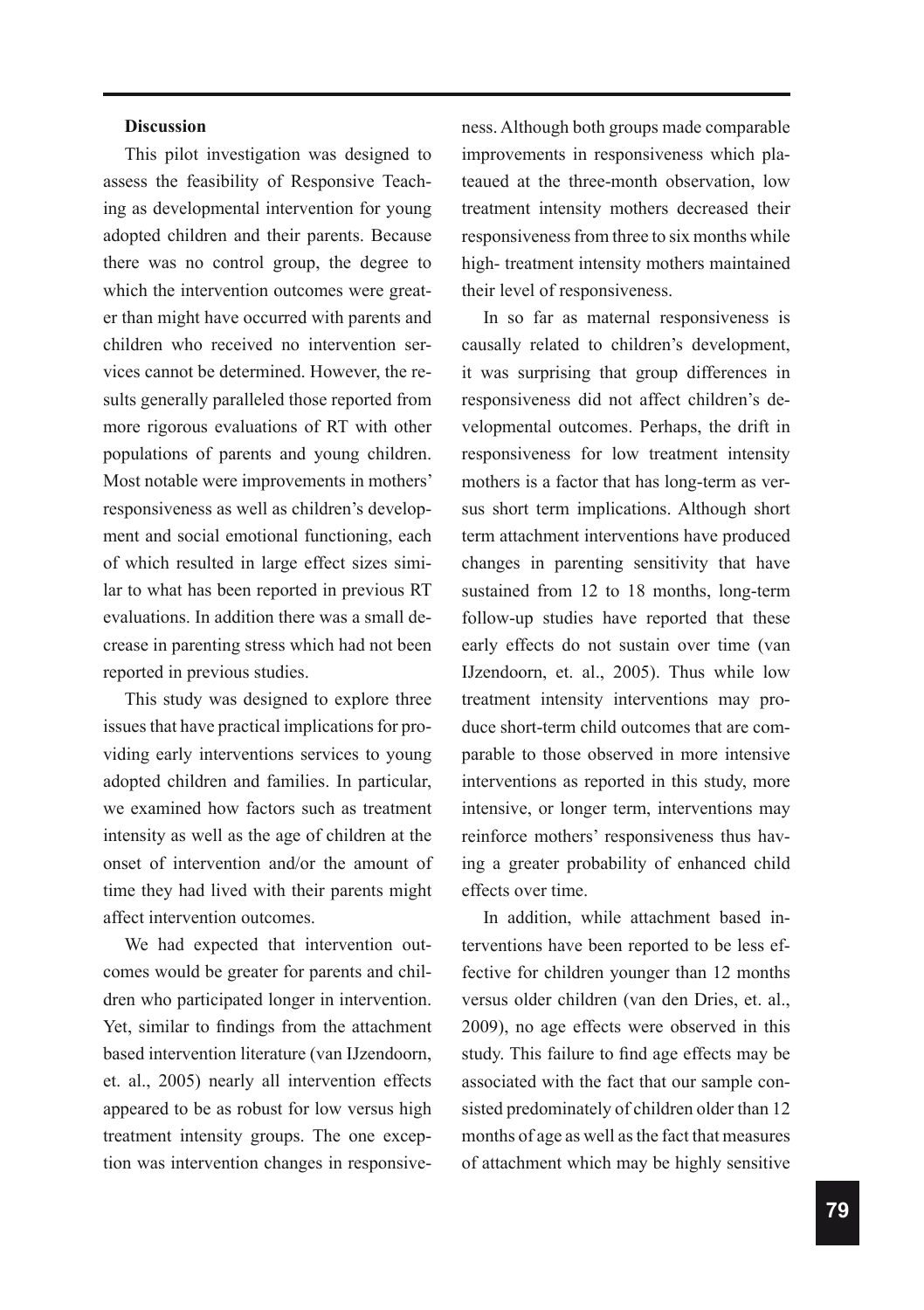to age effects were not used as outcome measures. Nonetheless, the child intervention effects observed in this study were quite robust and clinically significant, mitigating concerns about age effects that were not identified in this study.

We had expected that the less time children lived with their parents the less likely their parents would have developed habitual patterns of interacting with them. As a result, we reasoned that parents of newly adopted children regardless of their children's age would be more amenable to suggestions to modify their style of interaction than parents who had lived longer with their children. However, we found no evidence to support this. RT appeared to be as effective with parents of newly adopted children as with parents whose children who had live with them for even more than two years.

Finally, we had expected that international adoptees would benefit more from participation in the intervention than adopted children. This had been reported in previous attachment based intervention studies (Klein-Velderman, Bakermans-Kranenburg, Juffer, & van IJzendoorn, 2006) and was thought to be associated with international adoptees having more negative emotions (Belsky, 2005). Although international adoptees made greater developmental improvements than domestic adoptees in this study, the lack of group differences in children's social emotional functioning suggests that this had little to do with international adoptees having more negative emotions than domestic adoptees. Rather this effect appeared to be associated with the fact that although group differences in communication skills were not significant at the onset of intervention, many of the international adoptees in this sample had been recently adopted and had limited English skills at the onset of intervention. This may have accounted for their making greater progress in their communication development than domestic adoptees, and may have also contributed their advantages on other developmental assessments as well.

In conclusion, results from this study suggest that RT is a feasible intervention both for promoting maternal responsiveness as well as enhancing the development and social emotional functioning of young adopted children. However, because of the quasi-experimental research design as well as the small sample used for this evaluation, results from this study can only be interpreted as "promising" and clearly do not support the efficacy of RT. Nonetheless, because results observed in this study were robust and clinically significant as well as similar to findings from more rigorous evaluations of RT, there is a strong need to examine how these results would hold up with more rigorous research designs that include larger and more diverse samples of parents and adopted children.

Both the high and low intensity treatment models that were evaluated in this study were more intense than typically provided in attachment-based interventions. Yet, the finding that the three month intervention was nearly as effective as the six month intervention has major practical implications, especially since public funding for post-adoption services is limited. However, on a more cautionary note, results indicating that parents who received 3 versus 6 months of intervention began to decline in responsiveness 3 months after their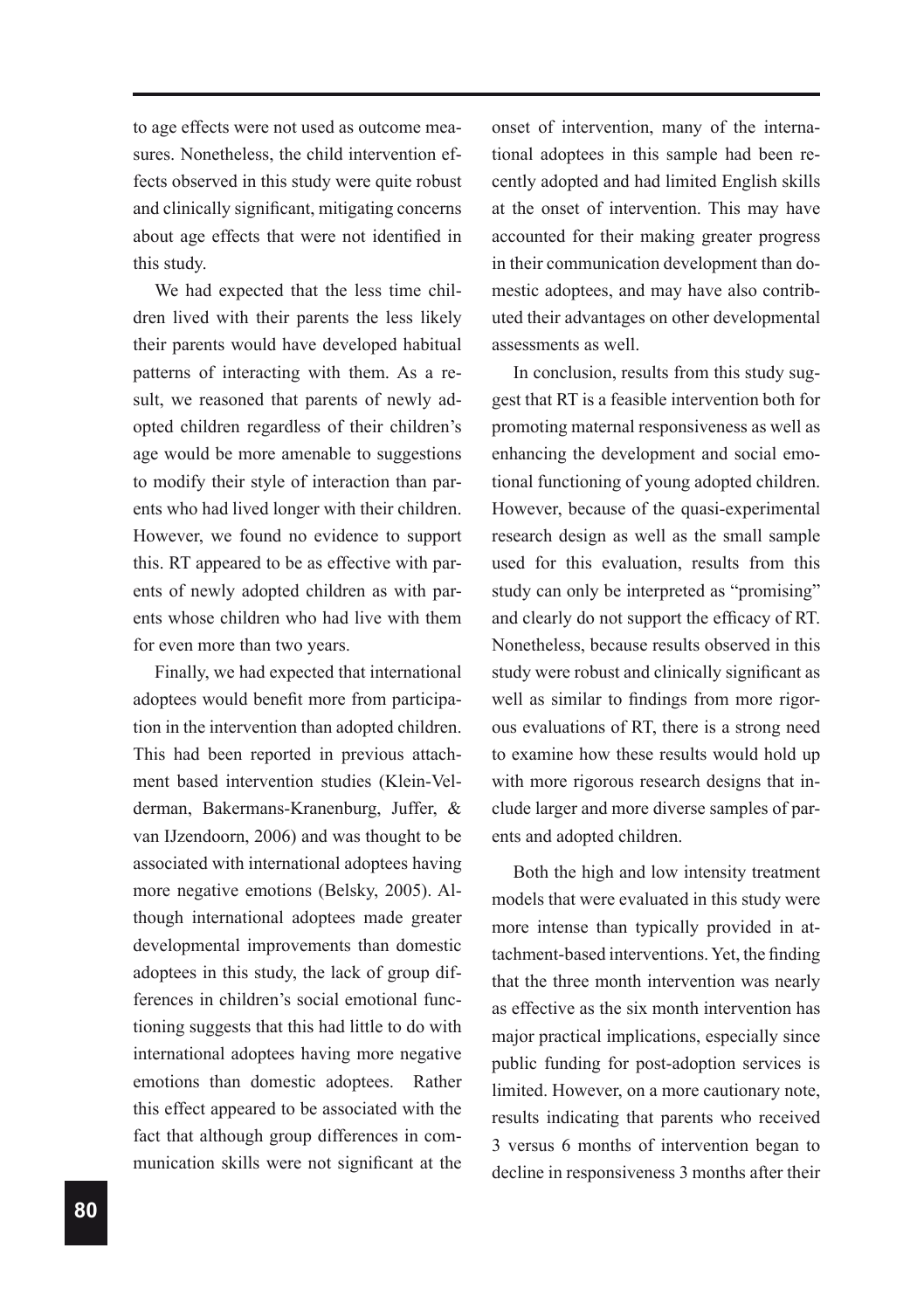intervention was completed is a concern that needs to be addressed. Given the likelihood that parental responsiveness is the main factor affecting children's development and social emotional functioning, this finding points to the need of RT, and perhaps other attachment-based interventions, to develop mechanisms for reinforcing parental responsiveness after intervention services have ended.

Finally, the widespread use of intervention models in community based practice is partly dependent upon the capacity of these models to address the needs of the populations of parents and children that are typically encountered. Children can be adopted at any age, not just under 12 months of age; many parents do not seek developmental services until long after they have adopted their child; and most agencies serve a mix of domestic and international adoptees. Results from this analysis indicated that none of these factors were associated with intervention outcomes for parents or children. In addition, as also occurs in practice, several of the children in this study had developmental, social emotional and quite possibly attachment problems at the onset of intervention, but none of these conditions appeared to influence the effectiveness of this intervention. In general, the results from this pilot investigation underscore the viability of RT as community based option for providing developmental service to preschool adoptees of all ages and ability levels regardless of the amount of time they have lived with their parents and whether they are international or domestic adoptees.

#### **References**

Abidin, R. (1995). *Parenting Stress Index, 3rd Edition*. Odessa, FL: Psychological Assessment Resources.

Achenbach, T.M., & Rescorla, L.A. (2000). *Manual for the ASEBA Preschool Forms & Profiles*. Burlington, VT: University of Vermont, Research Center for Children, Youth, & Families.

Bayley, N. (1993). *Bayley Scales of Infant Development* (2nd edition). San Antonio, TX: The Psychological Corporation.

Bagnato, S., Neisworth, J., Salvia, J., Hunt, F. (1999). *Temperament and Atypical Behavior Scale.* Baltimore, MD: Brookes.

Bakermans-Kranenburg, M. J., van IJzendoorn, M. H.; Juffer, F. (2003). Less is more: Meta-analyses of sensitivity and attachment interventions in early childhood. *Psychological Bulletin, 129*, 195-215.

Bimmel, N., Juffer, F., van IJzendoorn, M. H., & Bakermans-Kranenburg, M. J. (2003). Problem behavior of internationally adopted adolescents: A review & meta-analysis. *Harvard Review of Psychiatry, 22*, 64–77.

Bramlett, M.D., Radel, L.F., & Blumberg, S.J. (2007). The health and well-being of adopted children. *Pediatrics*, 119, S54-S60.

Edelmann, RJ. and Connolly, KJ. (1986). Psychological aspects of infertility. *British Journal of Medical Psychology, 59*, 209- 219.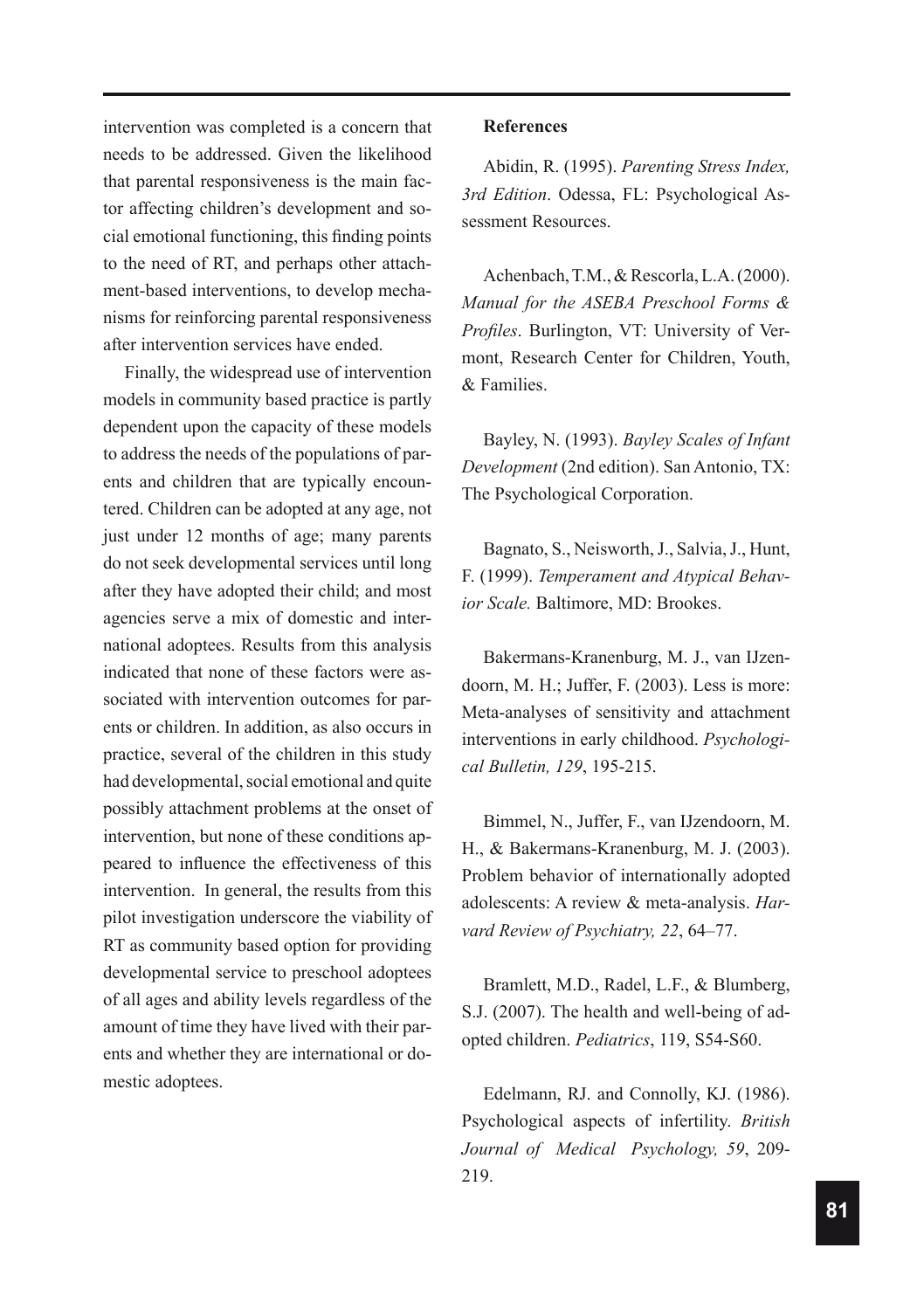Gindis, B. (2005). Cognitive, language and educational issues of children adopted from overseas orphanages. *Journal of Cognitive Education & Psychology, 4*, 290–315.

Howe, David, D. (2003). Disorders of attachment in adopted and fostered children: Recognition and treatment. *Clinical Child Psychology and Psychiatry,* 8, 369-387.

Juffer, F., & Van IJzendoorn, M. H. (2005). Behavior problems and mental health referrals of international adoptees: A meta-analysis. JAMA – The Journal of the American Medical Association, 293, 2501−2515.

Juffer, F., & Van IJzendoorn, M. H. (2005). Behavior problems and mental health referrals of international adoptees: A meta-analysis. JAMA – The Journal of the American Medical Association, 293, 2501−2515.

Juffer, F., Hoksbergen, R. A. C., Riksen-Walraven, J. M. A., & Kohnstamm, G. A. (1997). Early intervention in adoptive families: Supporting maternal sensitive responsiveness, infant–mother attachment, and infant competence. *Journal of Child Psychology and Psychiatry,38,* 1039–105.

Karaslan, O. Diken, I., & Mahoney, G. (2013). A randomized control study of Responsive Teaching with young Turkish Children and their mothers. *Topics in Early Childhood Special Education, 33,* 18-27.

Karaslan, O. & Mahoney, G. (2013). Effectiveness of Responsive Teaching with children with Down syndrome. *Intellectual and Developmental Disabilities. 51,* 458–469.

Klein-Velderman, M., Bakermans-Kranenburg, M. J Juffer, F., & van IJzendoorn, M.H. (2006). Effects of attachmentbased interventions on maternal sensitivity and infant attachment: Differential susceptibility of highly reactive infants. *Journal of Family Psychology, 20*, 266–274.

Keyes, M.A., Sharma, A., Elkins, I.J., Iacono, W.G. & McGue, M. (2008). The mental health of US adolescents adopted in infancy. *Archives of Pediatric and Adolescent Medicine, 162*, 419-423.

Levy-Shiff, R., Goldschmidt, I., Har-Even, D. (1991) Transition to parenthood in adoptive families. *Developmental Psychology, 27,*  131–140.

Mahoney, G. (1988). Communication patterns between mothers and developmentally delayed infants. *First Language, 8*, 157-172.

Mahoney, G. (1999). *Maternal Behavior Rating Scale* (Revised). Tallmadge, Ohio: Family Child Learning Center.

Mahoney, G. & Bella, J. (1998). An examination of the effects of family-centered early intervention on child and family outcomes. *Topics in Early Childhood Special Education, 18,* 83-94.

Mahoney, G., Boyce, G., Fewell, R., Spiker, D. & Wheeden, C.A. (1998). The relationship of parent-child interaction to the effectiveness of early intervention services for at-risk children and children with disabilities. *Topics in Early Childhood Special Education, 18*, 5-17.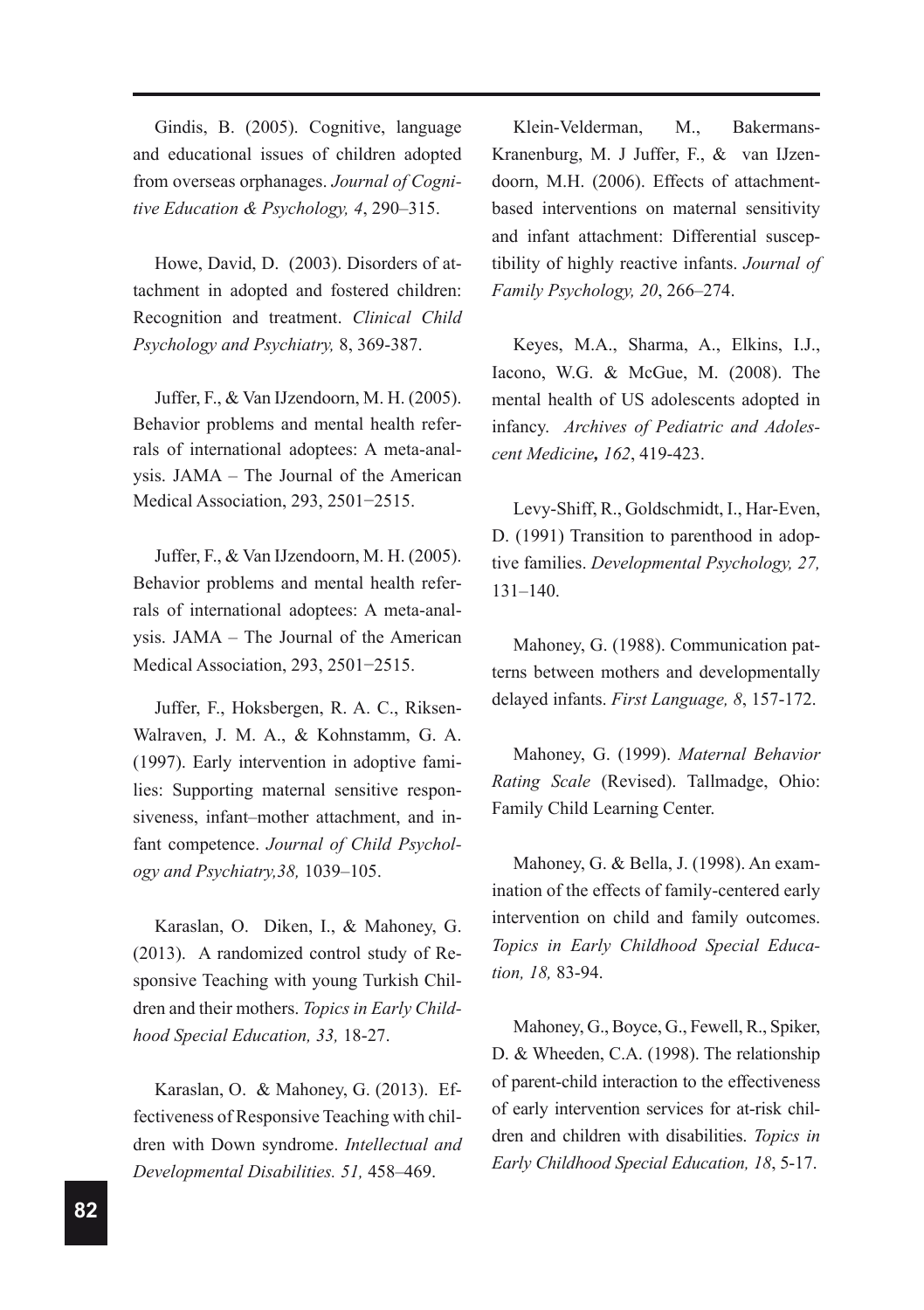Mahoney, G., Boyce, G., Fewell, R. R., Spiker, D., & Wheeden, C. A. (1998). The relationship of parent-child interaction to the effectiveness of early intervention services for at-risk children and children with disabilities. *Topics in Early Childhood Special Education, 18* (1), 5-17.

Mahoney, G., & MacDonald, J. (2007). *Autism and developmental delays in young children: The Responsive Teaching curriculum for parents and professionals*. Austin, TX: PRO-ED.

Mahoney, G. & Perales, F. (2005). A comparison of the impact of relationship-focused intervention on young children with Pervasive Developmental Disorders and other disabilities. *Journal of Developmental and Behavioral Pediatrics, 26(2),* 77-85*.*

Mahoney, G. & Perales, F. (2003). Using relationship-focused intervention to enhance the social-emotional functioning of young children with autism spectrum disorders*. Topics in Early Childhood Special Education, 23 (2), 77-89.*

Mahoney, G., & Powell, A. (1988). Modifying parent-child interaction: Enhancing the development of handicapped children. *Journal of Special Education, 22*, 82-96.

Mahoney, G., Powell, A. & Finger, I. (1986). The Maternal Behavior Rating Scale. *Topics in Early Childhood Special Education, 6*, 44-56.

Mahoney, G., & Wheeden, C. A. (1998). Effects of teacher style on the engagement of preschool aged children with special learning needs. *Journal of Developmental and Learning Disorders, 2,* 293–315*.* 

Marcovitch, S., Goldberg, S., Gold, A., Washington, J., Wasson, C, Krekewich, K., & Handley-Derry, M. (1997). Determinants of behavioural problems in Romanian children adopted in Ontario. *International Journal of Behavioral Development, 20,* 17-31.

Newborg, J., Stock, J. R., Wnek, L., Guidubaldi, J., & Svinicki ,J. (1984). The Battelle Developmental Inventory. Allen, TX: DLM/Teaching Resources.

O'Connor, T. G., & Rutter, M. (2000). Attachment disorder behavior following early severe deprivation: Extension and longitudinal follow-up. *Journal of the American Academy of Child and Adolescent Psychiatry, 39*, 703–711.

Siller, M., & Sigman, M. (2002). The behaviors of parents of children with autism predict the subsequent development of their children's communication. *Journal of Autism and Developmental Disorder, 32*, 77–89.

Siller, M., & Sigman, M. (2008). Modeling longitudinal change in the language abilities of children with autism: Parent behaviors and child characteristics as predictors of change. *Developmental Psychology, 44*, 1691–1704.

Sparrow, S. S., Cicchetti, D., & Balla, D. A. (2005). *Vineland Adaptive Behavior Scales - 2nd Edition manual*. Minneapolis, MN: NCS Pearson, Inc.